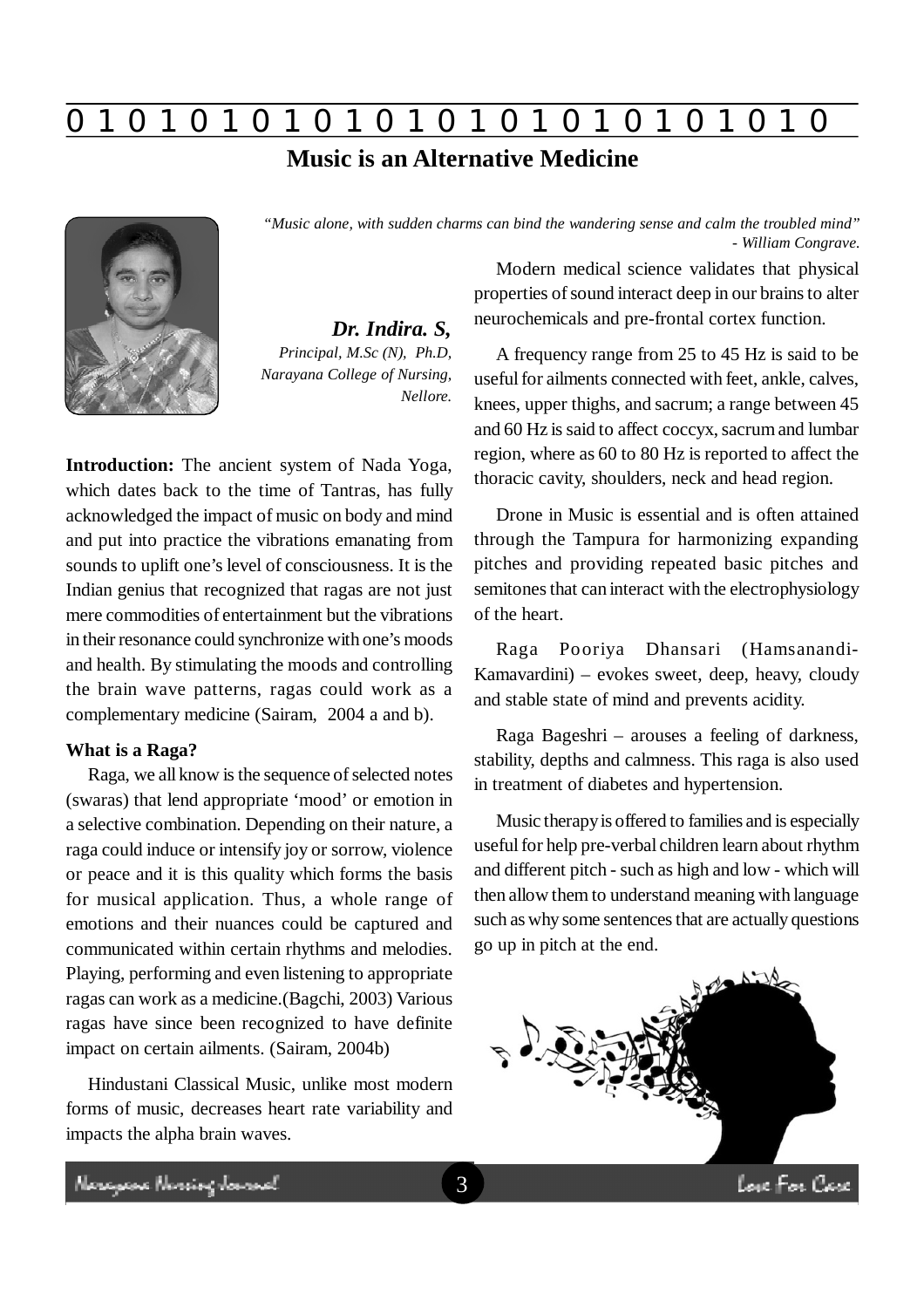|--|--|--|--|--|--|--|--|--|--|--|--|--|--|

#### **Raga - Disease (s) it helps to cure:-**

**Ahir Bhairav** - Indigestion, Rheumatic arthritis, Hypertension

**Asavari** - to build confidence

**Bageshri** - insomnia

**Basant Bahar**- Gall Stones (Cholecystitis)

The swaras of musical octave are related to Chakras in the human body with their respective Elements (Panchabhoothas) as follows:

**Shadjam:-** The Mooladhara Chakra – Associated with the Energy of Survival- Element is Earth / Prithvi.

**Rishabham:-** Swadhishtana Chakra – Associated with reproductive organs and life force – Element is Water/Jalam.

**Gandharam:-** Manipooraka Chakra- Associated with power and mastery of self- Element is Fire/Agni.

**Madhyamam:-** Anahatha Chakra - Associated with energy of compassion and love - Element is Air/Vayu.

**Panchamam:-** Visuddhi Chakra - Directly related to Creativity and Communication - Element is Ether/ Aakasam.

**Dhaivatham:-** Ajna Chakra - The seat of Intellect and wisdom, Analysing and Reasoning - All Elements.

**Nishadam:-** Sahasrara - Associated with spiritual enlightenment, Divine Wisdom and understanding and Union with God. It also integrates all the chakras with their respective qualities. - All Elements.



A musical note has its own distinct psychological effect or emotion, and is also related specifically to a colour,

mood, chakra, and time of day.

Raga Bowli is chosen to promote relaxation and prevents the effects of chronic stress, promoting emotional well being and maintaining positive mental health to begin the day. The slower tempo of Raga Bowli in the composition promotes a calm and meditative state. Breathing and heart rate is altered by listening to the music.

### *Diseases and Ragas to listen*

| Tuberculosis     | - Meghmalhar                                         |
|------------------|------------------------------------------------------|
| Chronic Headache | - Darbari, Jayjayvanti, Gunkah                       |
| Hypertension     | - Gorakh Kalyan, Bhimpalas, Puriya                   |
| Depression       | - Natnarayan                                         |
| Cold, Cough      | - Gurjantodi, Bhairavi                               |
| Paralysis        | - Jayjayvanti                                        |
| Loss of Appetite | - Deepak, Chandrakauns                               |
|                  | Rheumatoid Arthritis - Bhairav, Ahirbhairav, Gunkali |
| Flatulence, gas  | - Malkauns, Jaunpuri                                 |
| Skin disorders   | – Asavari                                            |
|                  |                                                      |

**Note:-** One should listen to the said Ragas, when one is totally relaxed, alert and should focus his attention to the sound of music.

Remedy for Defusing Mental Tension:- Raga Darbari Kanhada, Raga Durbari - to be played in the late night.

Remedy for Reduce Severe Stress:-

Raga Durga, Raga Kalavati,Raga Amsadhwani, Raga Shankara-bharanam, Raga Tilak Kamod.

Remedy for Headaches:-

Raga Jayjaywanti, Raga Darbari Kanhada, Raga Sohni

Remedy for Melancholy / Dejection:-

Raga Bilahari - to be heard at very early dawn hour

Remedy for Depression:-

Raga Bhupalam, Raga Kedarm, Raga Malaya marutham, Raga Raaga Bilahari.

Remedy for Insomnia:- Raga Bageshri, Raga Nilambari

Neregeae Nereing Januard